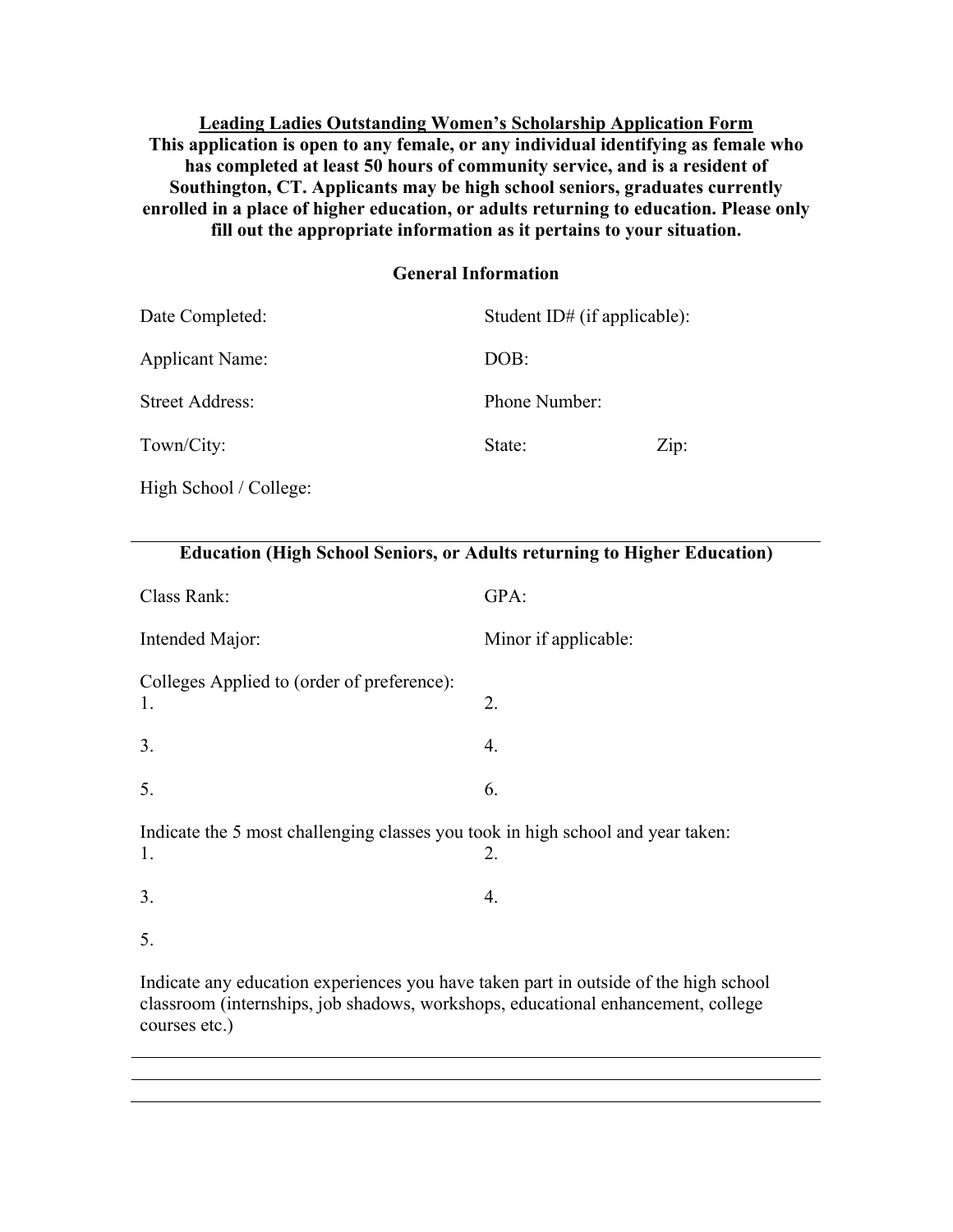

# (Delete cell) GPA: Current Major: Minor if applicable: Classes taken in most recent semester and grade earned: 1. 2.  $3. \t\t 4.$  $5.$  6. Indicate organizations you are involved in outside of the classroom: 1. 2.  $3. \t\t 4.$ 5. Indicate any honors, awards, or publications received: 1. 2.  $3. \t\t 4.$  $5.$  6.

## **Education (Students currently enrolled in a place of higher education)**

Indicate any education experiences you have taken part in outside of the classroom (internships, job shadows, workshops, educational enhancement, etc.)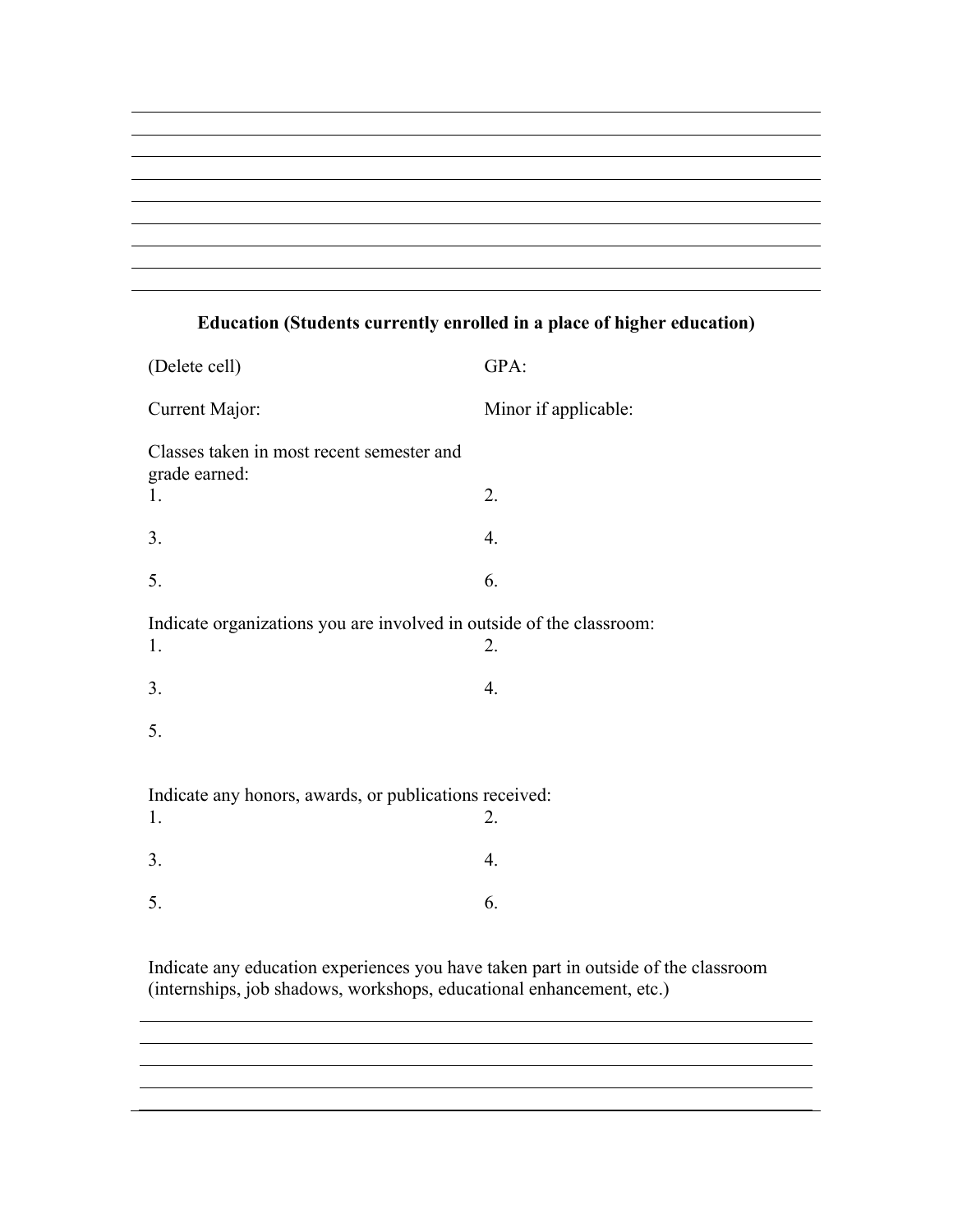**Community Service**

Indicate any community service you have been a part of during the past 4 years

Please provide at least two signed letters demonstrating proof that community service was completed along with this application. The successful applicant will have at least 50 hours of community service.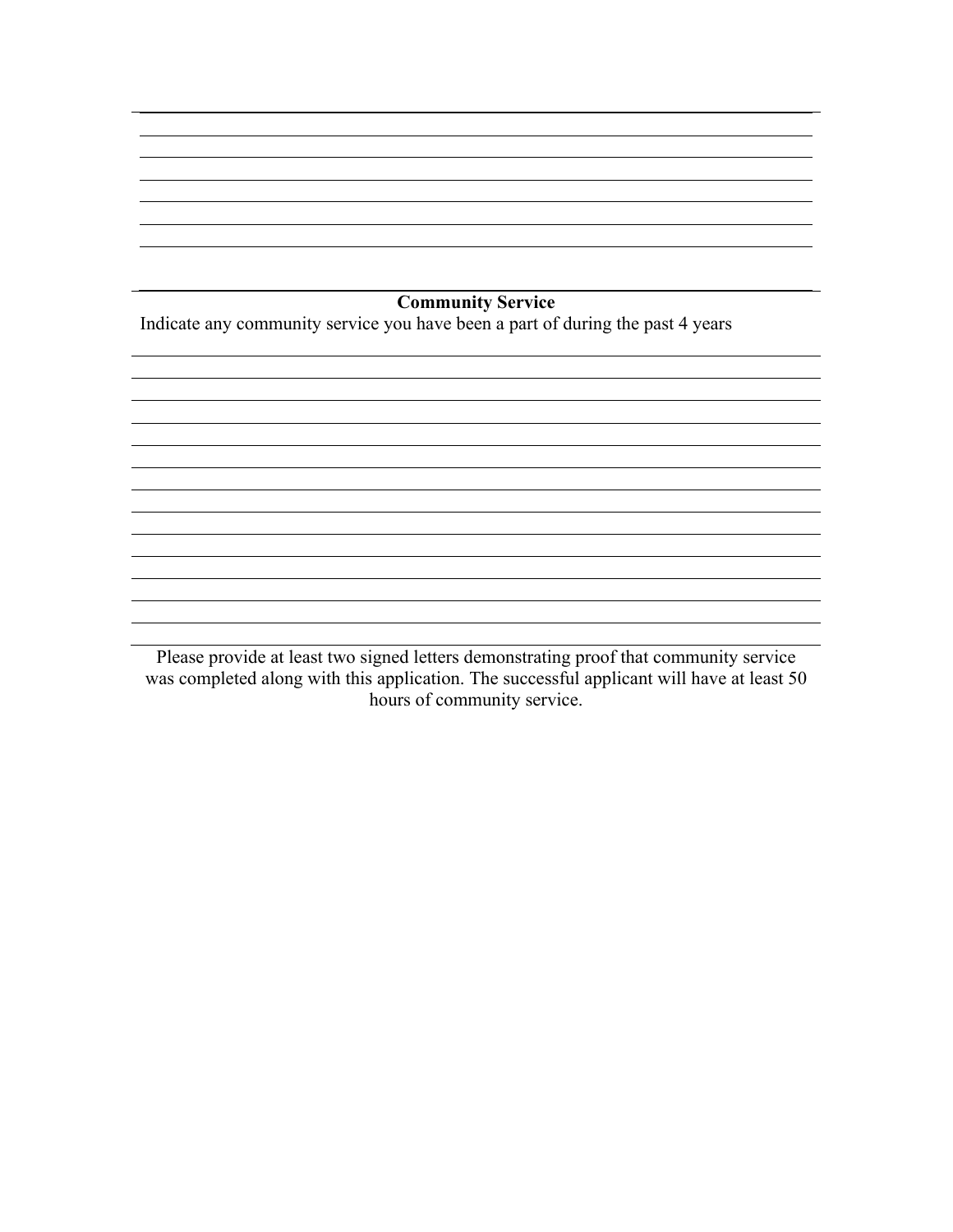## **Essay Questions Please answer all four questions with a short paragraph.**

**1.** What does higher education mean to you, and how do you plan on using this education to further your career?

**2.** How do you plan on using your future career to positively impact other women?

**3.** What will this scholarship mean to you, should you be awarded it?

**4.** How have your community service experiences shaped your future interests, and impacted your life overall?